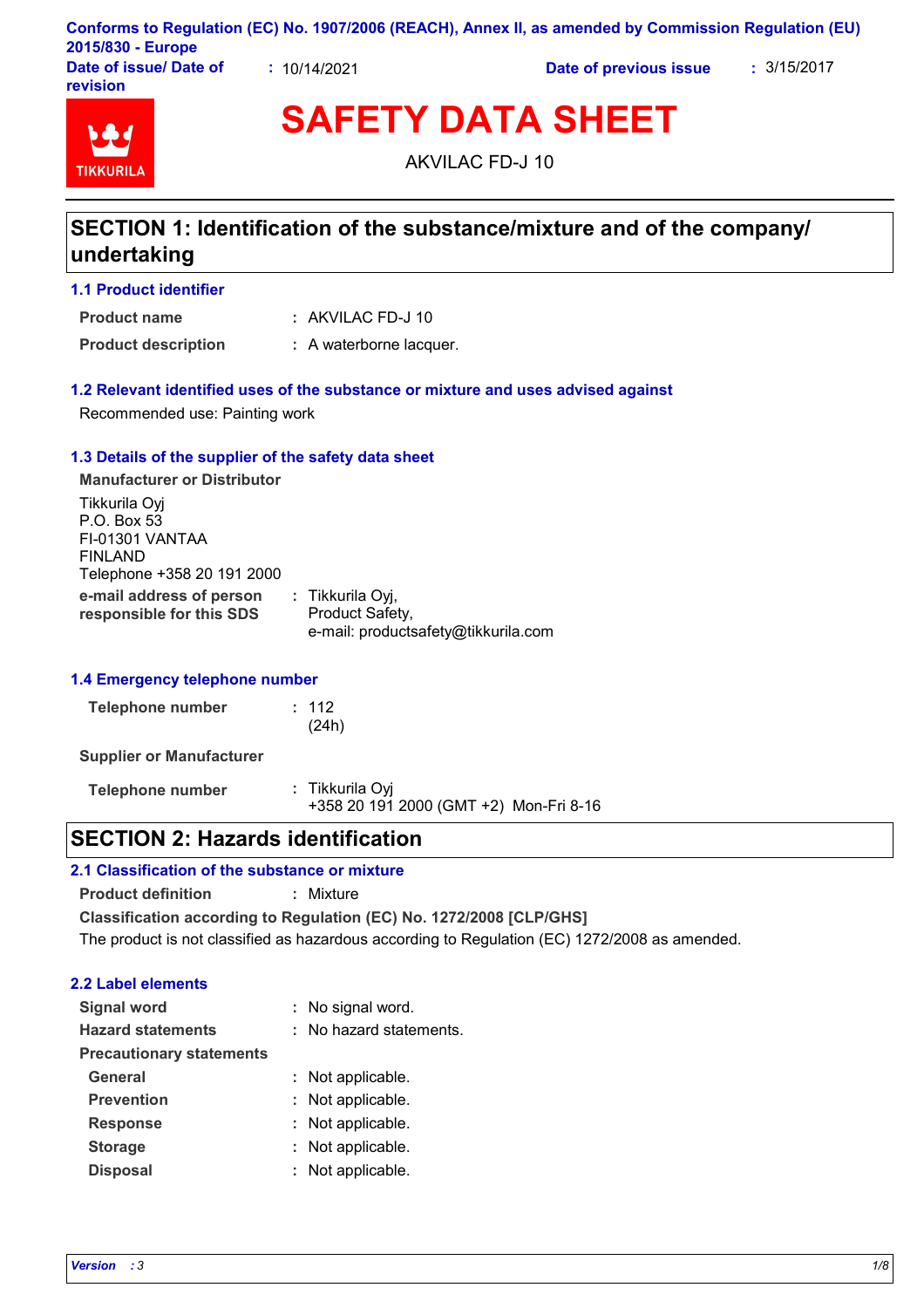| Date of issue/Date of revision        | 14.10.2021 Date of previous issue                                                                                                                                                                                                                    | 15.03.2017. | AKVILAC FD-J 10 |
|---------------------------------------|------------------------------------------------------------------------------------------------------------------------------------------------------------------------------------------------------------------------------------------------------|-------------|-----------------|
| <b>Supplemental label</b><br>elements | : Contains 1,2-benzisothiazol-3(2H)-one (BIT) and reaction mass of 5-chloro-2-methyl-<br>2H-isothiazol-3-one and 2-methyl-2H-isothiazol-3-one (3:1) (C(M)IT/MIT (3:1)). May<br>produce an allergic reaction. Safety data sheet available on request. |             |                 |
|                                       | Wear protective gloves.                                                                                                                                                                                                                              |             |                 |
|                                       |                                                                                                                                                                                                                                                      |             |                 |

#### **Treated articles**

This product contains a biocidal product for the preservation of the product during storage. Contains  $C(M)IT/MIT$  (3:1).

#### **2.3 Other hazards**

**Other hazards which do : not result in classification** : None known.

## **SECTION 3: Composition/information on ingredients**

|                                                                                                                              |                                                               |               | <b>Classification</b>                                                                                                                                                                                                                                                                               |              |  |
|------------------------------------------------------------------------------------------------------------------------------|---------------------------------------------------------------|---------------|-----------------------------------------------------------------------------------------------------------------------------------------------------------------------------------------------------------------------------------------------------------------------------------------------------|--------------|--|
| <b>Product/ingredient</b><br>name                                                                                            | <b>Identifiers</b>                                            | $\frac{9}{6}$ | <b>Regulation (EC) No.</b><br>1272/2008 [CLP]                                                                                                                                                                                                                                                       | <b>Notes</b> |  |
| $\sqrt{2}$ -methoxymethylethoxy)propanol                                                                                     | REACH #: 01-2119450011-60<br>EC: 252-104-2<br>CAS: 34590-94-8 | $\leq$ 3      | Not classified.                                                                                                                                                                                                                                                                                     |              |  |
| 1,2-benzisothiazol-3(2H)-one (BIT)                                                                                           | EC: 220-120-9<br>CAS: 2634-33-5                               | < 0.05        | Acute Tox. 4, H302<br>Skin Irrit. 2, H315<br>Eye Dam. 1, H318<br>Skin Sens. 1, H317<br>Aquatic Acute 1, H400 (M=1)<br>Aquatic Chronic 2, H411                                                                                                                                                       |              |  |
| reaction mass of 5-chloro-2-methyl-<br>2H-isothiazol-3-one and 2-methyl-<br>2H-isothiazol-3-one (3:1) (C(M)IT/<br>MIT (3:1)) | CAS: 55965-84-9<br>Index: 613-167-00-5                        | < 0.0015      | Acute Tox. 3, H301<br>Acute Tox. 2, H310<br>Acute Tox. 2, H330<br>Skin Corr. 1C, H314<br>Eye Dam. 1, H318<br>Skin Sens. 1A, H317<br>Aquatic Acute 1, H400 (M=100)<br>Aquatic Chronic 1, H410 (M=100)<br><b>EUH071</b><br>See Section 16 for the full<br>text of the H statements<br>declared above. |              |  |

There are no additional ingredients present which, within the current knowledge of the supplier, are classified and contribute to the classification of the substance and hence require reporting in this section.

There are no additional ingredients present which, within the current knowledge of the supplier and in the concentrations applicable, are classified as hazardous to health or the environment, are PBTs or vPvBs or have been assigned a workplace exposure limit and hence require reporting in this section.

Occupational exposure limits, if available, are listed in Section 8.

Notes, if applicable, refer to Notes given in Annex VI of 1272/2008/EC.

## **SECTION 4: First aid measures**

| <b>4.1 Description of first aid measures</b> |                                                                                                                                                                                                      |
|----------------------------------------------|------------------------------------------------------------------------------------------------------------------------------------------------------------------------------------------------------|
| General                                      | : In all cases of doubt, or when symptoms persist, seek medical attention. Show this<br>safety data sheet or label to the doctor if possible.                                                        |
| Eye contact                                  | : Check for and remove any contact lenses. Immediately flush eyes with plenty of<br>lukewarm water, keeping eyelids open. Continue to rinse for at least 15 minutes.                                 |
| <b>Inhalation</b>                            | : Remove to fresh air.                                                                                                                                                                               |
| <b>Skin contact</b>                          | : Wash skin thoroughly with soap and water or use recognized skin cleanser. Do<br>NOT use solvents or thinners.                                                                                      |
| Ingestion                                    | : If accidentally swallowed rinse the mouth with plenty of water (only if the person is<br>conscious). If significant amounts have been swallowed or if symptoms persist,<br>seek medical attention. |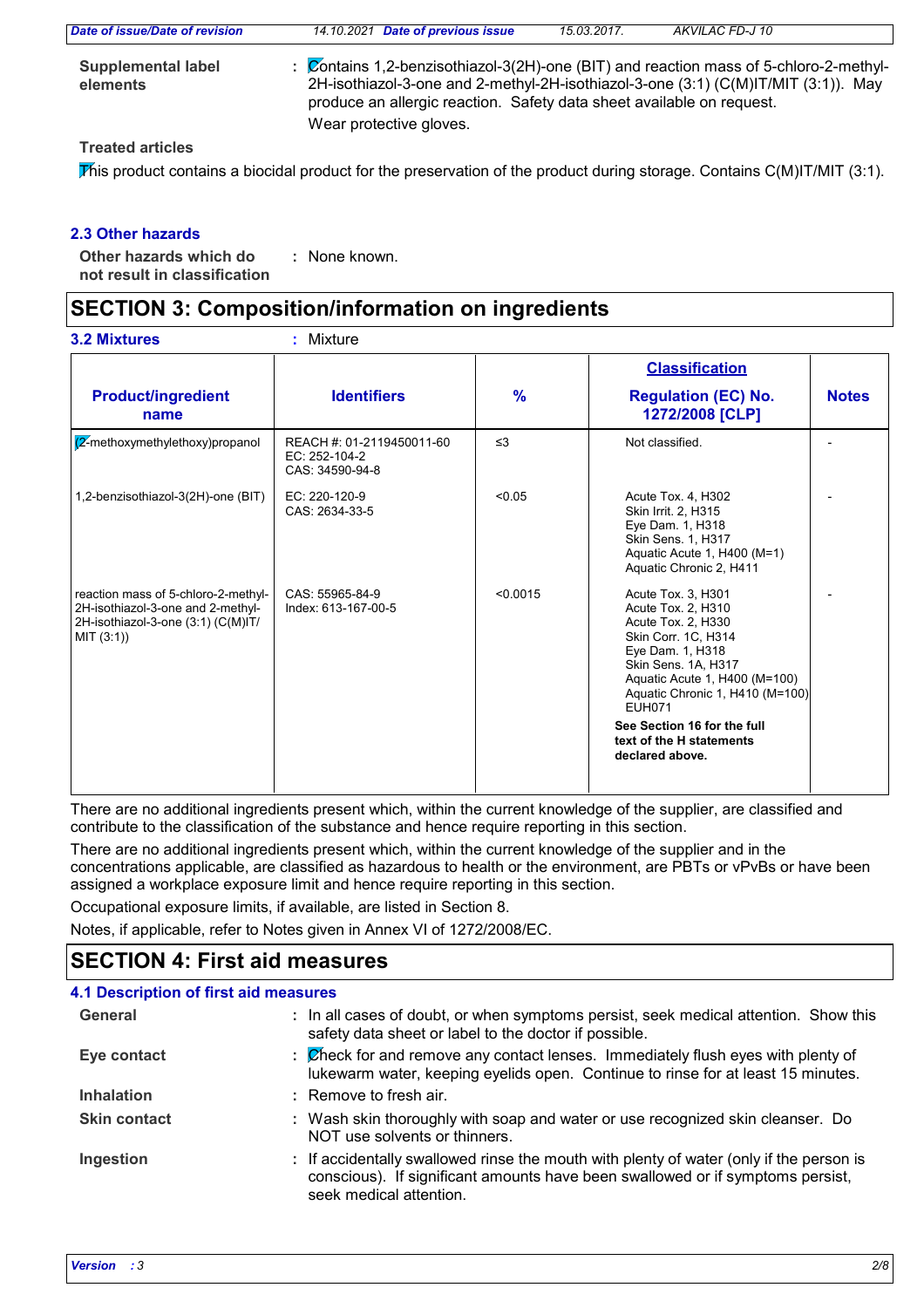#### **4.2 Most important symptoms and effects, both acute and delayed**

See Section 11 for more detailed information on health effects and symptoms.

#### **Contains:**

1,2-benzisothiazol-3(2H)-one (BIT)

reaction mass of 5-chloro-2-methyl-2H-isothiazol-3-one and 2-methyl-2H-isothiazol-3-one (3:1) (C(M)IT/MIT (3:1)) May produce an allergic reaction.

#### **4.3 Indication of any immediate medical attention and special treatment needed**

None.

## **SECTION 5: Firefighting measures**

#### **5.1 Extinguishing media**

| Suitable extinguishing<br>media   | : Use an extinguishing agent suitable for the surrounding fire. Recommended:<br>Alcohol resistant foam, CO <sub>2</sub> , powders or water spray/mist. |
|-----------------------------------|--------------------------------------------------------------------------------------------------------------------------------------------------------|
| Unsuitable extinguishing<br>media | : Do not use a direct water jet that could spread the fire.                                                                                            |

#### **5.2 Special hazards arising from the substance or mixture**

| Hazards from the<br>substance or mixture               | : This product is not classified as flammable. Fire will produce dense black smoke.<br>Exposure to decomposition products may cause a health hazard.          |
|--------------------------------------------------------|---------------------------------------------------------------------------------------------------------------------------------------------------------------|
| <b>Hazardous combustion</b><br>products                | : When exposed to high temperatures, hazardous decomposition products may be<br>produced, such as carbon monoxide and dioxide, smoke, oxides of nitrogen etc. |
| <b>5.3 Advice for firefighters</b>                     |                                                                                                                                                               |
| <b>Special protective actions</b><br>for fire-fighters | : Use water spray to keep fire-exposed containers cool. Do not release runoff from<br>fire to drains or watercourses.                                         |
| <b>Special protective</b>                              | : Appropriate breathing apparatus may be required.                                                                                                            |

**equipment for fire-fighters**

## **SECTION 6: Accidental release measures**

| <b>6.1 Personal precautions,</b><br>protective equipment and<br>emergency procedures | : Refer to protective measures listed in sections 7 and 8.                                                                                                                                                                                                               |
|--------------------------------------------------------------------------------------|--------------------------------------------------------------------------------------------------------------------------------------------------------------------------------------------------------------------------------------------------------------------------|
| <b>6.2 Environmental</b><br>precautions                                              | : Do not allow to enter drains, water courses or soil.                                                                                                                                                                                                                   |
| 6.3 Methods and materials<br>for containment and<br>cleaning up                      | : Contain and collect spillage with non-combustible, absorbent material e.g. sand,<br>earth, vermiculite or diatomaceous earth and place in container for disposal<br>according to local regulations. Preferably clean with water or detergent. Avoid using<br>solvents. |
| 6.4 Reference to other<br><b>sections</b>                                            | : See Section 1 for emergency contact information.<br>See Section 13 for additional waste treatment information.                                                                                                                                                         |

## **SECTION 7: Handling and storage**

| <b>7.1 Precautions for safe</b> | : Stin contact with the product and exposure to spray mist and vapor should be      |
|---------------------------------|-------------------------------------------------------------------------------------|
| handling                        | avoided. Avoid contact with skin and eyes. Avoid inhalation of dust from sanding.   |
|                                 | See Section 8 for information on appropriate personal protective equipment. Eating, |
|                                 | drinking and smoking should be prohibited in areas where this material is handled   |
|                                 | and stored. Wash hands before breaks and immediately after handling the product.    |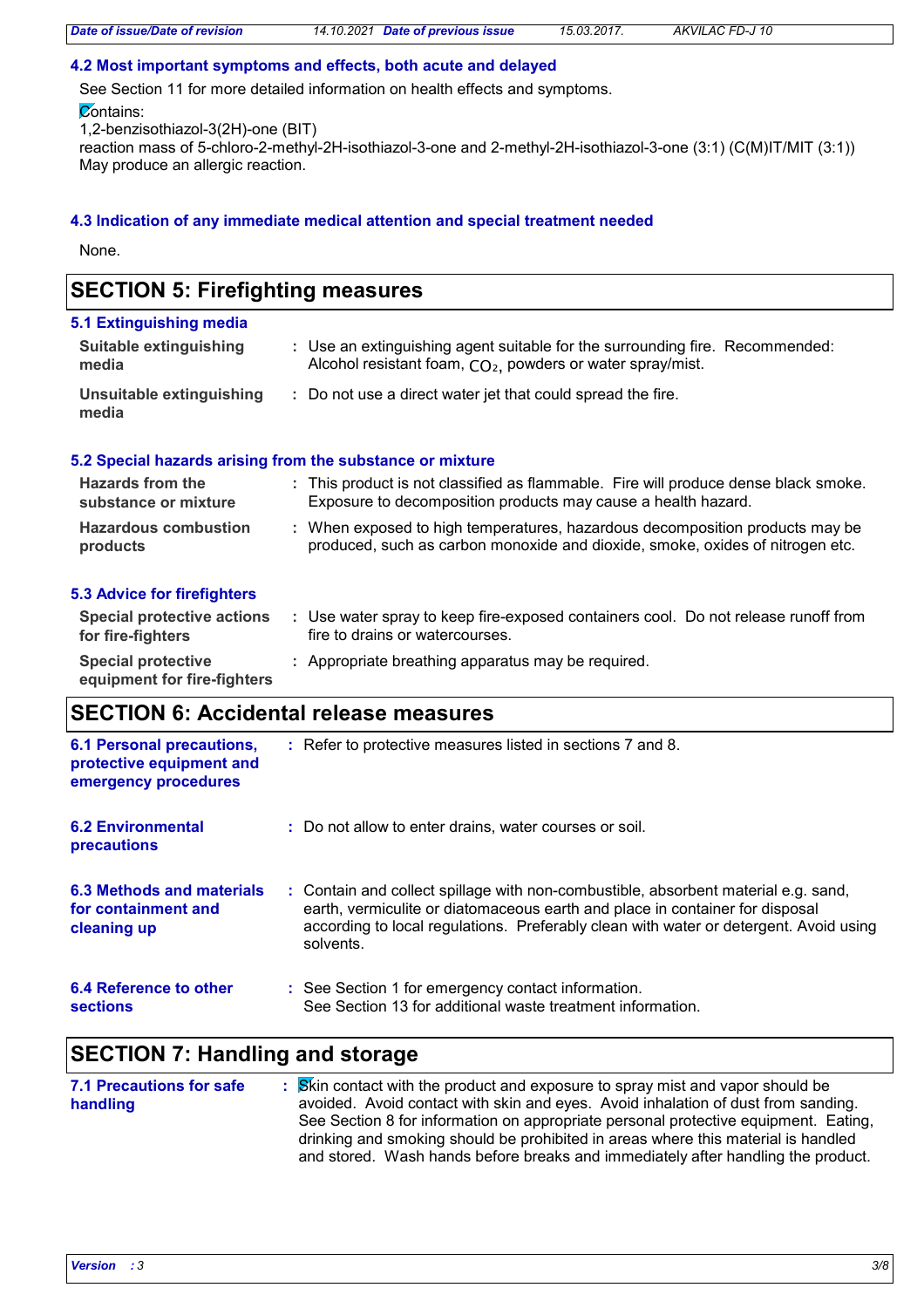| Date of issue/Date of revision                                                | 14.10.2021 Date of previous issue                                                                                                                                                                                                                                                                                                                                                                                                                      | 15.03.2017. | AKVILAC FD-J 10 |
|-------------------------------------------------------------------------------|--------------------------------------------------------------------------------------------------------------------------------------------------------------------------------------------------------------------------------------------------------------------------------------------------------------------------------------------------------------------------------------------------------------------------------------------------------|-------------|-----------------|
| 7.2 Conditions for safe<br>storage, including any<br><b>incompatibilities</b> | : Store away from direct sunlight in a dry, cool and well-ventilated area, away from<br>incompatible materials (see Section 10). Keep container tightly closed. Containers<br>that have been opened must be carefully resealed and kept upright to prevent<br>leakage. Do not store in unlabeled containers. Recommended storage temperature<br>is $+5^{\circ}$ C $+25^{\circ}$ C. Do not allow to freeze. Store in accordance with local regulations. |             |                 |
| 7.3 Specific end use(s)                                                       | : None.                                                                                                                                                                                                                                                                                                                                                                                                                                                |             |                 |

## **SECTION 8: Exposure controls/personal protection**

#### **8.1 Control parameters**

#### **Occupational exposure limits**

| <b>Product/ingredient name</b>           | <b>Exposure limit values</b>                                                                                                                                                   |
|------------------------------------------|--------------------------------------------------------------------------------------------------------------------------------------------------------------------------------|
| $\sqrt{2}$ -methoxymethylethoxy)propanol | EU OEL (Europe, 10/2019). Absorbed through skin. Notes: list<br>of indicative occupational exposure limit values<br>TWA: 50 ppm 8 hours.<br>TWA: $308 \text{ mg/m}^3$ 8 hours. |
| <b>Recommended monitoring</b>            | If this product contains ingredients with exposure limits, personal, workplace                                                                                                 |

**procedures**

atmosphere or biological monitoring may be required to determine the effectiveness of the ventilation or other control measures and/or the necessity to use respiratory protective equipment.

#### **DNELs/DMELs**

No DNELs/DMELs available.

#### **PNECs**

No PNECs available.

#### **8.2 Exposure controls**

#### **Appropriate engineering controls**

Provide adequate ventilation. Comply with the health and safety at work laws.

#### **Individual protection measures**

| <b>Eye/face protection</b>    | : Safety eyewear should be used when there is a likelihood of exposure. Use safety<br>eyewear (EN166), especially during spray-application.                                                                                                                                                                                                                                                |
|-------------------------------|--------------------------------------------------------------------------------------------------------------------------------------------------------------------------------------------------------------------------------------------------------------------------------------------------------------------------------------------------------------------------------------------|
| <b>Hand protection</b>        | : Wear protective gloves. Gloves should be replaced regularly and if there is any<br>sign of damage to the glove material. The instructions and information provided by<br>the glove manufacturer on use, storage, maintenance and replacement must be<br>followed.<br>Recommended glove material (EN374):<br>> 8 hours (breakthrough time): nitrile rubber<br>Not recommended: PVA gloves |
| <b>Skin protection</b>        | : Wear appropriate personal protective clothing to prevent skin contact.                                                                                                                                                                                                                                                                                                                   |
| <b>Respiratory protection</b> | : If ventilation during spray-application is inadequate, use respirators with<br>combination filter AP, gas/dust filter (EN405:2001). Wear a respirator with type P2<br>filter during sanding (EN149:2001). Be sure to use an approved/certified respirator<br>or equivalent. Check that mask fits tightly and change filter regularly.                                                    |

## **SECTION 9: Physical and chemical properties**

### **9.1 Information on basic physical and chemical properties**

| Appearance                   |                                                          |
|------------------------------|----------------------------------------------------------|
| <b>Physical state</b>        | $:$ Liquid.                                              |
| Color                        | : Coloured                                               |
| Odor                         | : Mild.                                                  |
| <b>Odor threshold</b>        | : Not relevant for the hazard assessment of the product. |
| рH                           | : Not relevant for the hazard assessment of the product. |
| Melting point/freezing point | : Not available.                                         |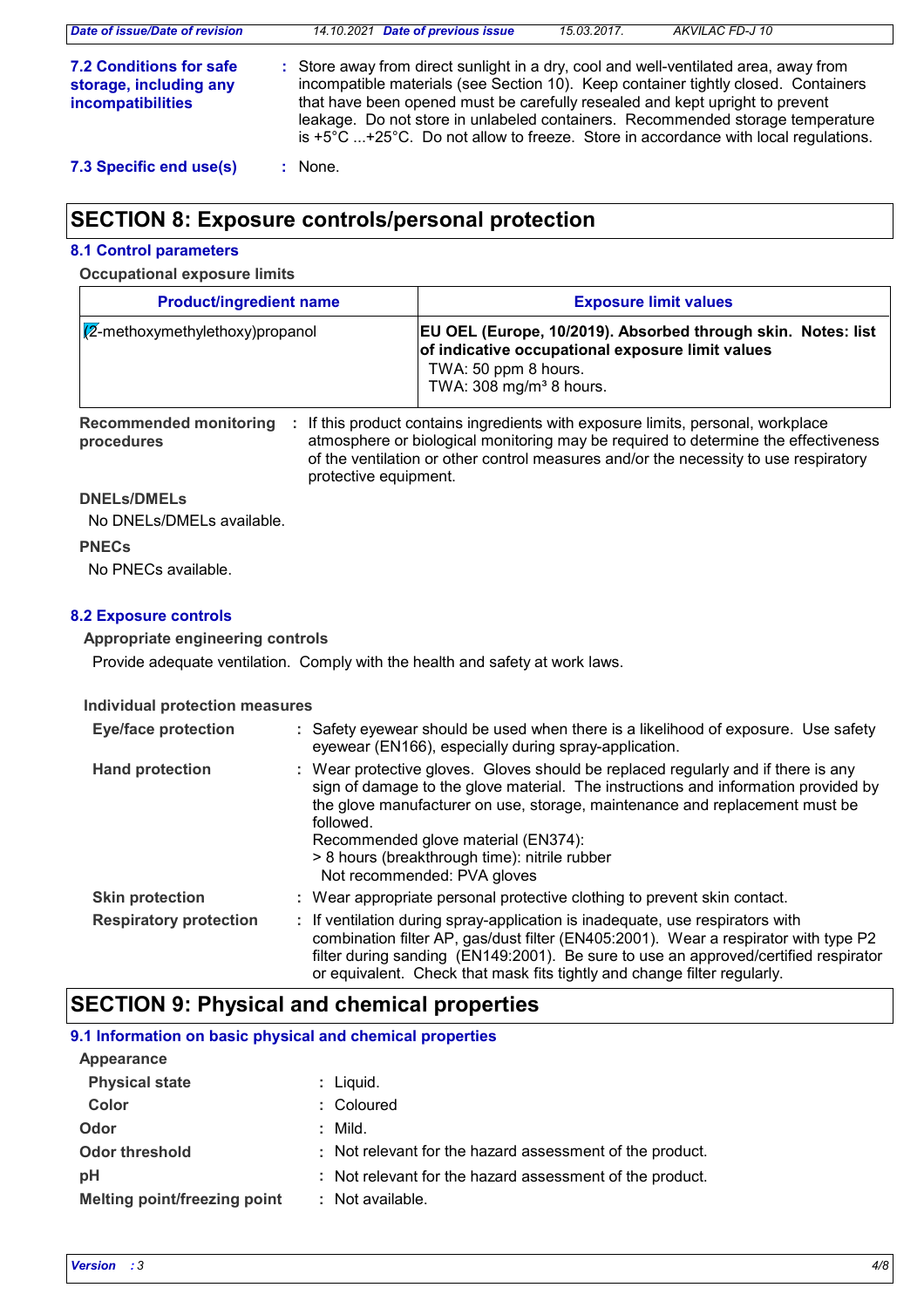| Date of issue/Date of revision                                                          | 14.10.2021 Date of previous issue                          | 15.03.2017. | <b>AKVILAC FD-J 10</b> |
|-----------------------------------------------------------------------------------------|------------------------------------------------------------|-------------|------------------------|
| Initial boiling point and<br>boiling range                                              | : Not available.                                           |             |                        |
| <b>Flash point</b>                                                                      | : $>100 °C$                                                |             |                        |
| <b>Evaporation rate</b><br><b>Flammability (solid, gas)</b>                             | : Not available.<br>: Not applicable. Product is a liquid. |             |                        |
| Upper/lower flammability or<br>explosive limits                                         | : Not available.                                           |             |                        |
| Vapor pressure                                                                          | : Not available.                                           |             |                        |
| <b>Vapor density</b>                                                                    | : Not available.                                           |             |                        |
| <b>Density</b>                                                                          | : 1 g/cm <sup>3</sup>                                      |             |                        |
| Solubility(ies)                                                                         | Miscible in water.                                         |             |                        |
| Partition coefficient: n-octanol/:<br>water                                             | <b>Not applicable.</b>                                     |             |                        |
| <b>Auto-ignition temperature</b>                                                        | : Not available.                                           |             |                        |
| <b>Decomposition temperature</b>                                                        | : Not relevant for the hazard assessment of the product.   |             |                        |
| <b>Viscosity</b>                                                                        | : Not relevant for the hazard assessment of the product.   |             |                        |
| <b>Explosive properties</b>                                                             | : No explosive ingredients present.                        |             |                        |
| <b>Oxidizing properties</b>                                                             | : No oxidizing ingredients present.                        |             |                        |
| <b>Particle characteristics</b><br><b>Median particle size</b><br>9.2 Other information | : $\mathsf{Mot}$ applicable.                               |             |                        |

No additional information.

## **SECTION 10: Stability and reactivity**

| <b>10.1 Reactivity</b>                          | $\therefore$ See Section 10.5.                                                                                                                                |
|-------------------------------------------------|---------------------------------------------------------------------------------------------------------------------------------------------------------------|
| <b>10.2 Chemical stability</b>                  | : Stable under recommended storage and handling conditions (see Section 7).                                                                                   |
| 10.3 Possibility of<br>hazardous reactions      | : Under normal conditions of storage and use, hazardous reactions will not occur.                                                                             |
| <b>10.4 Conditions to avoid</b>                 | : Avoid extreme heat and freezing.                                                                                                                            |
| <b>10.5 Incompatible materials</b>              | : Keep away from the following materials to prevent strong exothermic reactions:<br>oxidizing agents<br>strong acids<br>strong alkalis                        |
| <b>10.6 Hazardous</b><br>decomposition products | : When exposed to high temperatures, hazardous decomposition products may be<br>produced, such as carbon monoxide and dioxide, smoke, oxides of nitrogen etc. |

## **SECTION 11: Toxicological information**

#### **11.1 Information on toxicological effects**

There is no testdata available on the product itself.

The product is not classified as hazardous according to Regulation (EC) 1272/2008 as amended.

Long term exposure to spray mist may produce respiratory tract irritation. Prolonged or repeated contact can defat the skin and lead to irritation, cracking and/or dermatitis.

**Acute toxicity**

**Irritation/Corrosion** Not classified.

Not classified.

**Sensitization**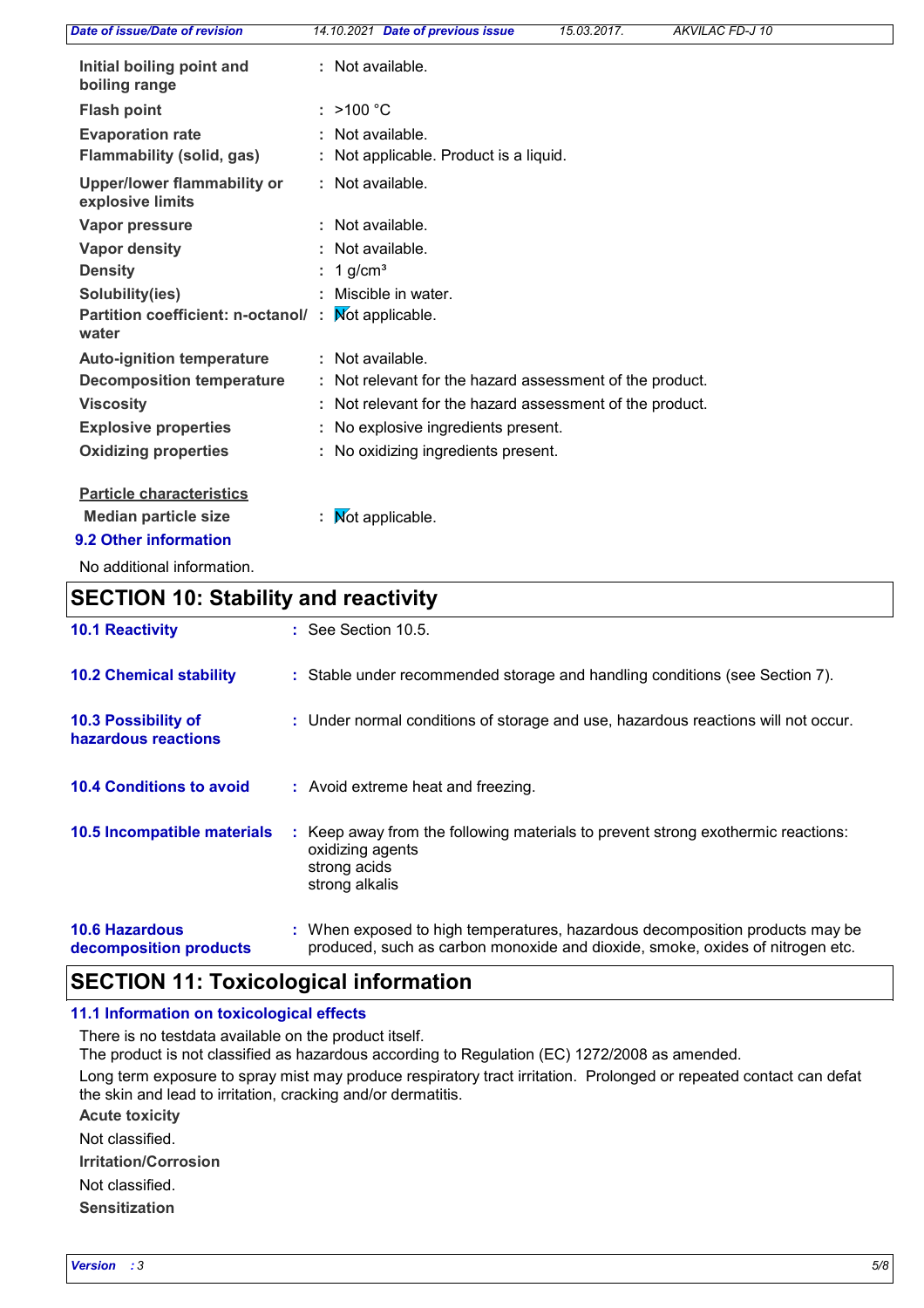*Date of issue/Date of revision 14.10.2021 Date of previous issue 15.03.2017. AKVILAC FD-J 10*

**Carcinogenicity Mutagenicity Teratogenicity Reproductive toxicity Specific target organ toxicity (single exposure) Specific target organ toxicity (repeated exposure) Aspiration hazard** Not classified. Not classified. Not classified. Not classified. **Not classified.** The product contains sensitizing substances mentioned in sections 2 and 3. Not classified. Not classified. Not classified.

## **SECTION 12: Ecological information**

Ecological testing has not been conducted on this product. Do not allow to enter drains, water courses or soil.

The product is not classified as environmentally hazardous according to Regulation (EC) 1272/2008.

#### **12.1 Toxicity**

| <b>Product/ingredient name</b>                   | <b>Result</b>        | <b>Species</b>               | <b>Exposure</b> |
|--------------------------------------------------|----------------------|------------------------------|-----------------|
| $\sqrt{1/2}$ -benzisothiazol-3(2H)-<br>one (BIT) | Acute EC50 0.36 mg/l | Algae - Skeletonema costatum | 72 hours        |
|                                                  | Acute LC50 0.74 mg/l | Fish                         | 96 hours        |

#### **12.2 Persistence and degradability**

| <b>Product/ingredient name</b>                                                                                                          | <b>Aquatic half-life</b> | <b>Photolysis</b> | <b>Biodegradability</b> |
|-----------------------------------------------------------------------------------------------------------------------------------------|--------------------------|-------------------|-------------------------|
| Freaction mass of 5-chloro-<br>2-methyl-2H-isothiazol-<br>3-one and 2-methyl-2H-<br>$ $ isothiazol-3-one $(3:1)$ (C(M)<br>IT/MIT (3:1)) |                          |                   | Readily                 |

#### **12.3 Bioaccumulative potential**

| <b>Product/ingredient name</b>                        | <b>LogP</b> <sub>ow</sub> | <b>Bioconcentration factor</b><br><b>IBCF1</b> | <b>Potential</b> |
|-------------------------------------------------------|---------------------------|------------------------------------------------|------------------|
| $\sqrt{\mathbb{Z}}$ -methoxymethylethoxy)<br>propanol | 0.004                     |                                                | low              |

#### **12.4 Mobility in soil**

| <b>Soil/water partition</b>    | : Not available. |
|--------------------------------|------------------|
| coefficient (K <sub>oc</sub> ) |                  |
| <b>Mobility</b>                | : Not available. |

#### **12.5 Results of PBT and vPvB assessment**

This mixture does not contain any substances that are assessed to be a PBT or a vPvB.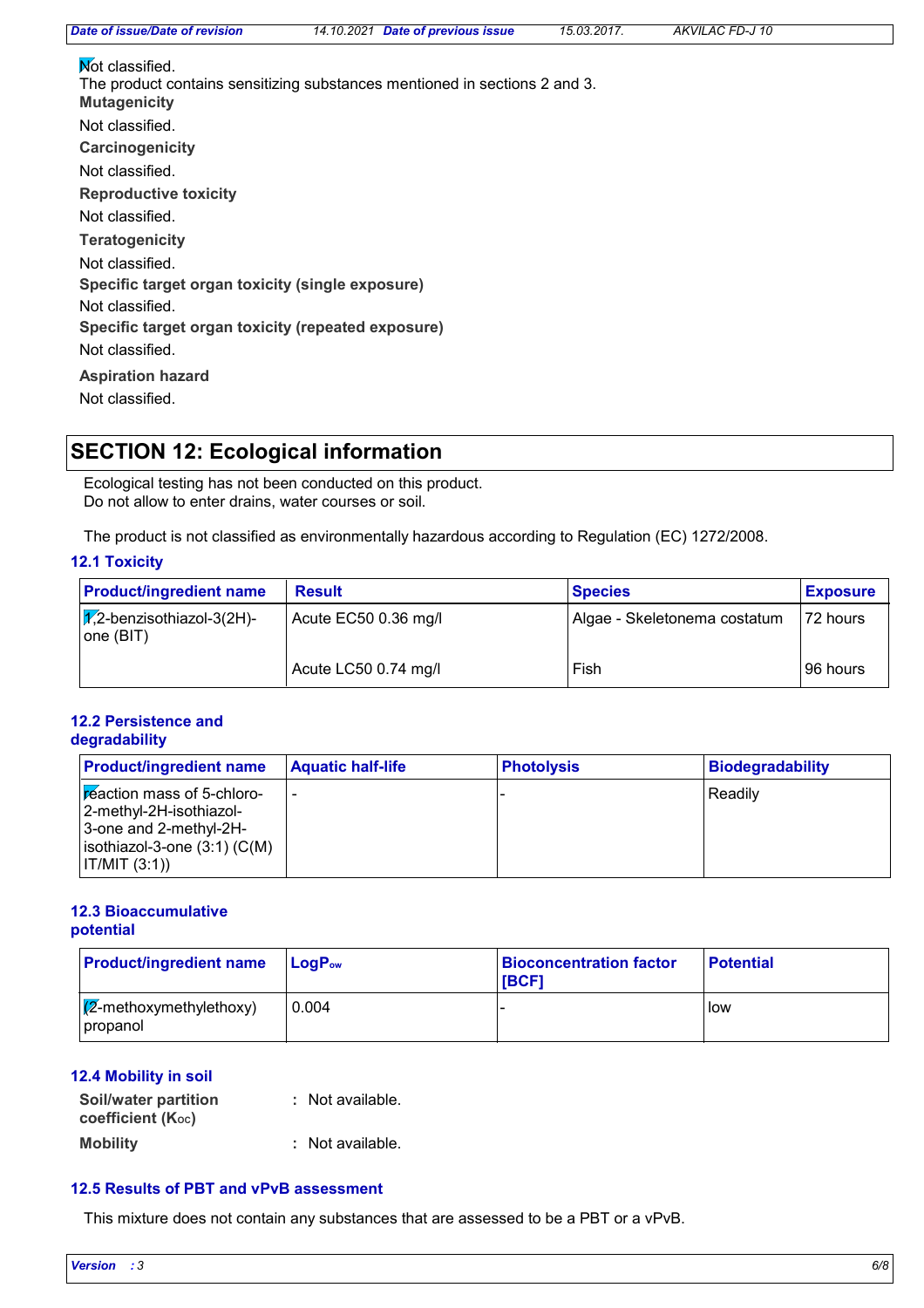*Date of issue/Date of revision 14.10.2021 Date of previous issue 15.03.2017. AKVILAC FD-J 10*

#### **12.6 Other adverse effects :** Not available.

## **SECTION 13: Disposal considerations**

#### **13.1 Waste treatment methods**

#### **Product**

```
Methods of disposal :
```
Gather residues into waste containers. Liquid residue must not be emptied into drains or sewage system, but handled in accordance with national regulations. Product residues should be left at special companies which have permission for gathering this kind of wastes.

**European waste catalogue (EWC)**

| <b>Waste designation</b><br>Waste code |                                                                                   |
|----------------------------------------|-----------------------------------------------------------------------------------|
| $ 080111*$                             | waste paint and varnish containing organic solvents or other hazardous substances |
| 1080112                                | waste paint and varnish other than those mentioned in 08 01 11                    |

If this product is mixed with other wastes, the original waste product code may no longer apply and the appropriate code should be assigned. For further information, contact your local waste authority.

#### **Packaging**

- **Methods of disposal :** Empty packaging should be recycled or disposed of in accordance with national regulations.
- **Special precautions :** No additional information.

## **SECTION 14: Transport information**

This product is not regulated for carriage according to ADR/RID, IMDG, IATA.

|                                                | <b>ADR/RID</b> | <b>IMDG</b>    | <b>IATA</b>    |
|------------------------------------------------|----------------|----------------|----------------|
| 14.1 UN number                                 | Not regulated. | Not regulated. | Not regulated. |
| 14.2 UN proper<br>shipping name                | $\blacksquare$ | ۰              |                |
| <b>14.3 Transport</b><br>hazard class(es)      | ۰              | ۰              |                |
| 14.4 Packing<br>group                          |                | ۰              |                |
| 14.5<br><b>Environmental</b><br><b>hazards</b> | No.            | No.            | No.            |

**user**

**14.6 Special precautions for Transport within user's premises:** always transport in closed containers that are **:** upright and secure. Ensure that persons transporting the product know what to do in the event of an accident or spillage.

**14.7 Transport in bulk according to IMO instruments**

#### **:** Not available.

## **SECTION 15: Regulatory information**

**15.1 Safety, health and environmental regulations/legislation specific for the substance or mixture**

**Other EU regulations EU Regulation (EC) No. 1907/2006 (REACH)**

**Europe inventory :** Not determined.

**Persistent Organic Pollutants** Not listed.